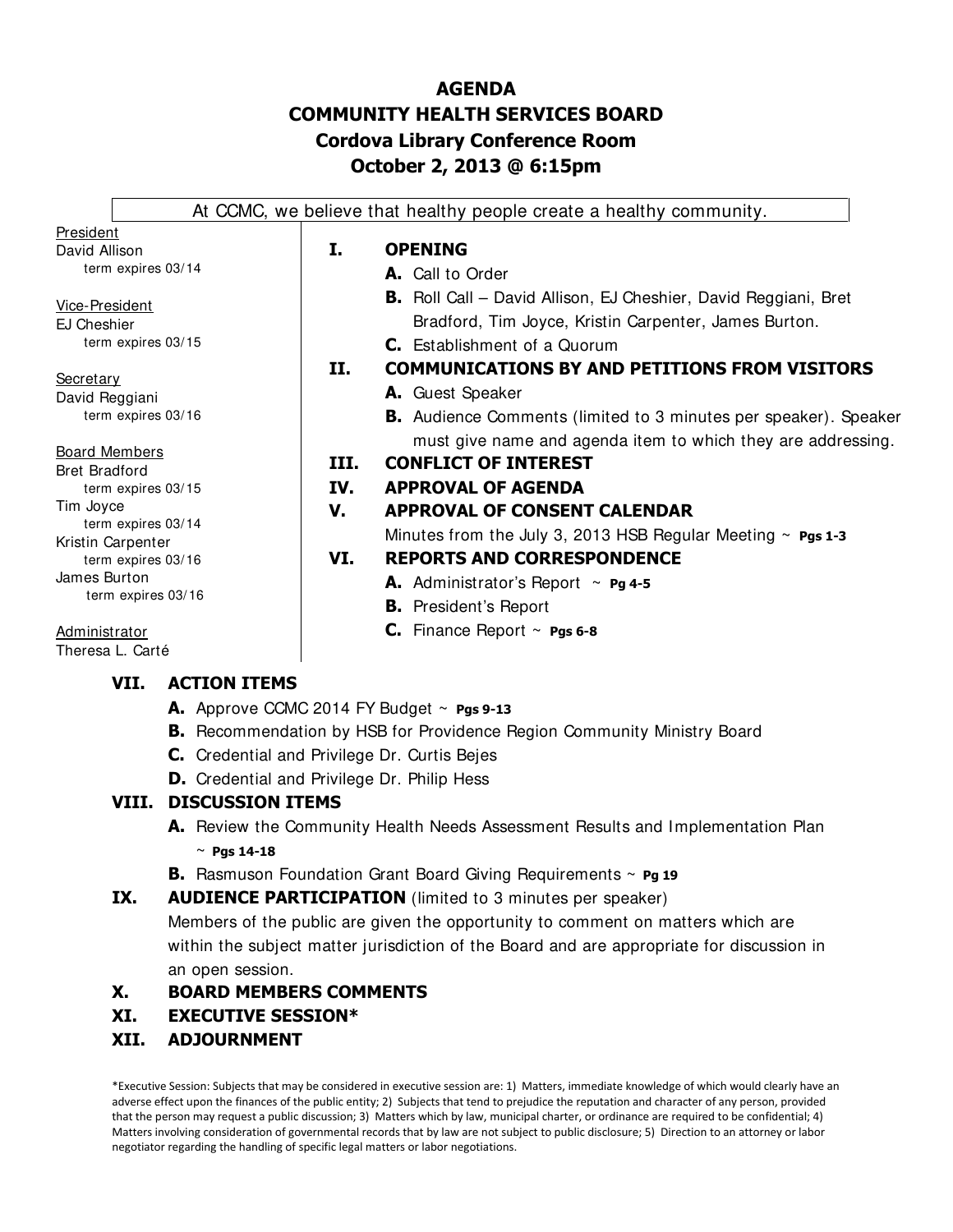# **Minutes Community Health Services Board Library Conference Room July 3, 2013 – 6:45 PM Regular Meeting**

#### **I. CALL TO ORDER AND ROLL CALL –**

**David Allison** called the HSB special meeting to order at 6:45 pm. Board members present: **David Allison, David Reggiani, Bret Bradford, Tim Joyce and Kristin Carpenter.** 

A quorum was established.

CCMC staff present: **Theresa Carté,** CEO, **Tim Kelly**, CFO and **Stephen Sundby,** Director, Sound Alternatives.

#### **II. COMMUNICATIONS BY AND PETITIONS FROM VISITORS**

- **Guest Speakers**  None
- **Audience Comments**  None

#### **III. CONFLICT OF INTEREST –** None

### **IV. APPROVAL OF AGENDA**

**M/Reggiani S/Joyce** move to approve the agenda. Upon voice vote, motion passed 5-0

#### **V. APPROVAL OF CONSENT CALENDAR**

Minutes from the June 5, 2013 HSB Special Meeting. Vote on Consent Calendar: 5 yeas, o nays. Allison- yes; Reggiani-yes; Bradford-yes; Joyce-yes and Carpenter-yes. Consent Calendar was approved.

#### **VI. REPORTS AND CORRESPONDENCE**

#### • **Administrator's Report**

**Theresa Carté** ~ I have a couple of things I want to share with you tonight. On the CT Scanner project we should have the 35% concept drawings by July 8<sup>th</sup> or 9<sup>th</sup>, as soon as I have them I'll send it out since our next regularly scheduled board meeting isn't until October 3<sup>rd</sup>. We're also looking at grant funding for the CT Scanner, the Murdock Trust grant is for half of the cost of the equipment and the Rasmuson Foundation grant is for the building modifications.

After continued discussion the Board agreed that grant funding would be a viable option and that further information should be brought back.

Another thing I'd like to discuss is the Annual Review, there are two of them one is the Administrators Review, my annual review and that's in the Management Contract. What Sean and Susan would like to see is, at the first City Council meeting of the year have a discussion on my performance whether in open forum or executive session to provide feedback for Sean and Susan prior to my evaluation in March. And the other is the Master Services agreement, which has a clause that the ancillary services provided by Providence should be reviewed.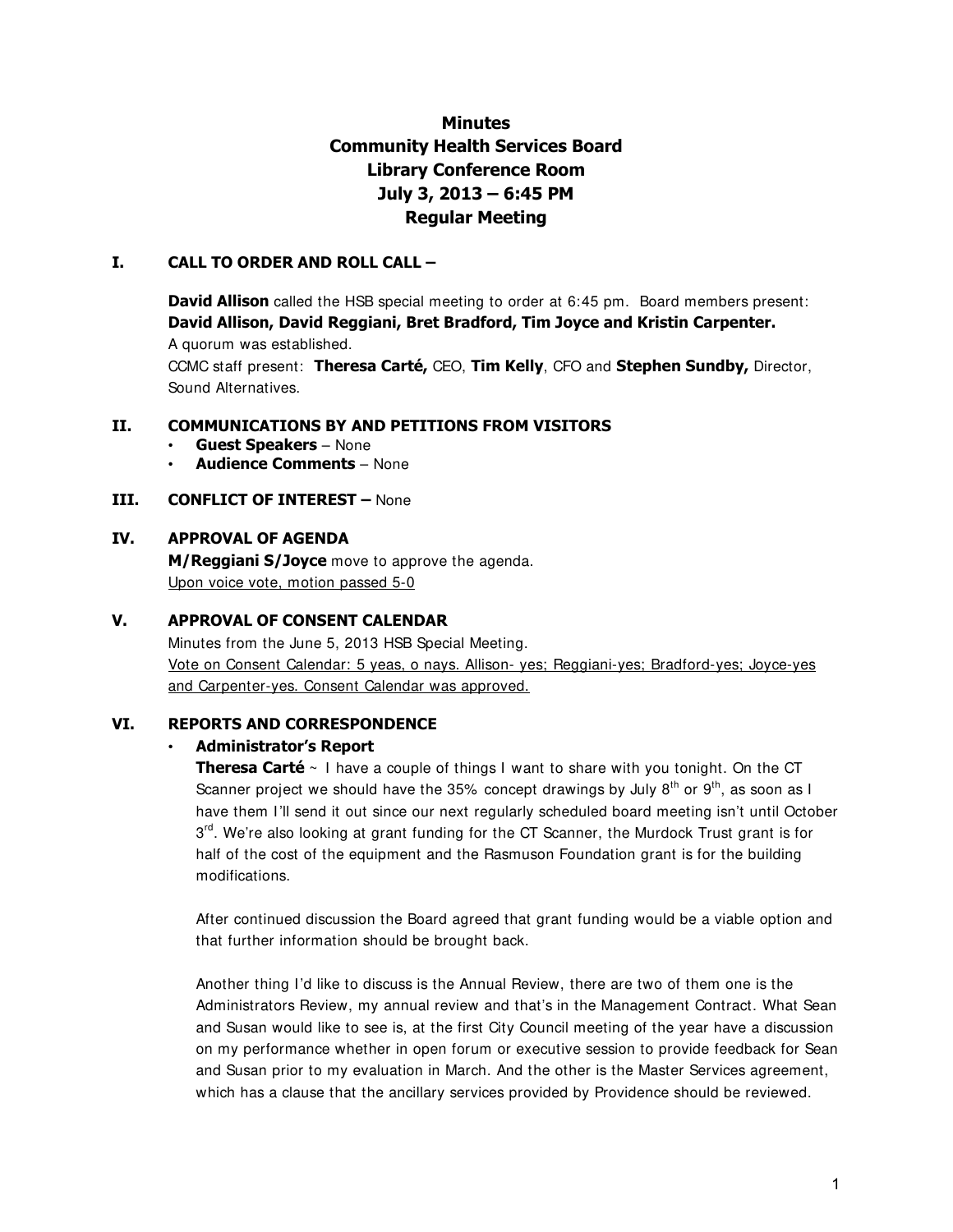That one is very specific around the quality of the services provided. We're thinking of creating a survey that is done by hospital staff on the ancillary services and that will be provided to City Council for review and discussion. Sean would like during the annual evaluation process for a discussion item to be, do you feel that Providence (Sean and Susan) are providing what you need from them?

The Board continued to discuss how management services are evaluated and it was suggested that staff check at Bartlett and Peace Health to see what quantitative method they use to evaluate those services.

#### • **President's Report** - None

#### • **Finance Report**

**Theresa Carté**  $\sim$  Our net income was still above our target for the month of May. There were a few major changes that happened since last month, when you looked at the year to date last month it looked like we were in a much better position. We are still on target to exceed our budget expectations; it's just not as good as it was before. The other big thing is that you'll see a lump sum adjustment that came from CMS; we're hoping that we will have that paid off in about 3 months. Sound Alternatives you see has a few corrections as well from the last report, they are still doing very well. They're better than budget, their volumes are slightly down and the reasoning is that they had three full time staff member and they are down to two staff members since February.

#### **VII. ACTION ITEMS**

#### **A. Credentialing and Privileging of Mary Jo Elam, PA-C.**

**M/Reggiani S/Joyce** "I move to approve the credentialing and privileging of Mary Jo Elam, PA-C."

**Upon voice vote, motion passed 5-0**

#### **B. Resolution to update the CCMC check signers.**

**M/Joyce S/Bradford** "I move to approve the resolution of the Cordova Community Health Services Board of the Cordova Community Medical Center designating the representatives authorized for signing checks , non-check payroll tax payments, and cash transfers for Cordova Community Medical Center." (David Allison, E.J. Cheshier, David Reggiani, Bret Bradford, Kristin Carpenter, Theresa Carté and Stephen Sundby) **Upon voice vote, motion passed 5-0**

#### **VIII. DISCUSSION ITEMS -** None

## **IX. AUDIENCE PARTICIPATION** – None

#### **X. BOARD MEMBERS COMMENTS**

**Joyce** ~ No comment, thank you **Carpenter** ~ Thanks for the financial reports, it's nice to have some good solid numbers **Bradford** ~ No comment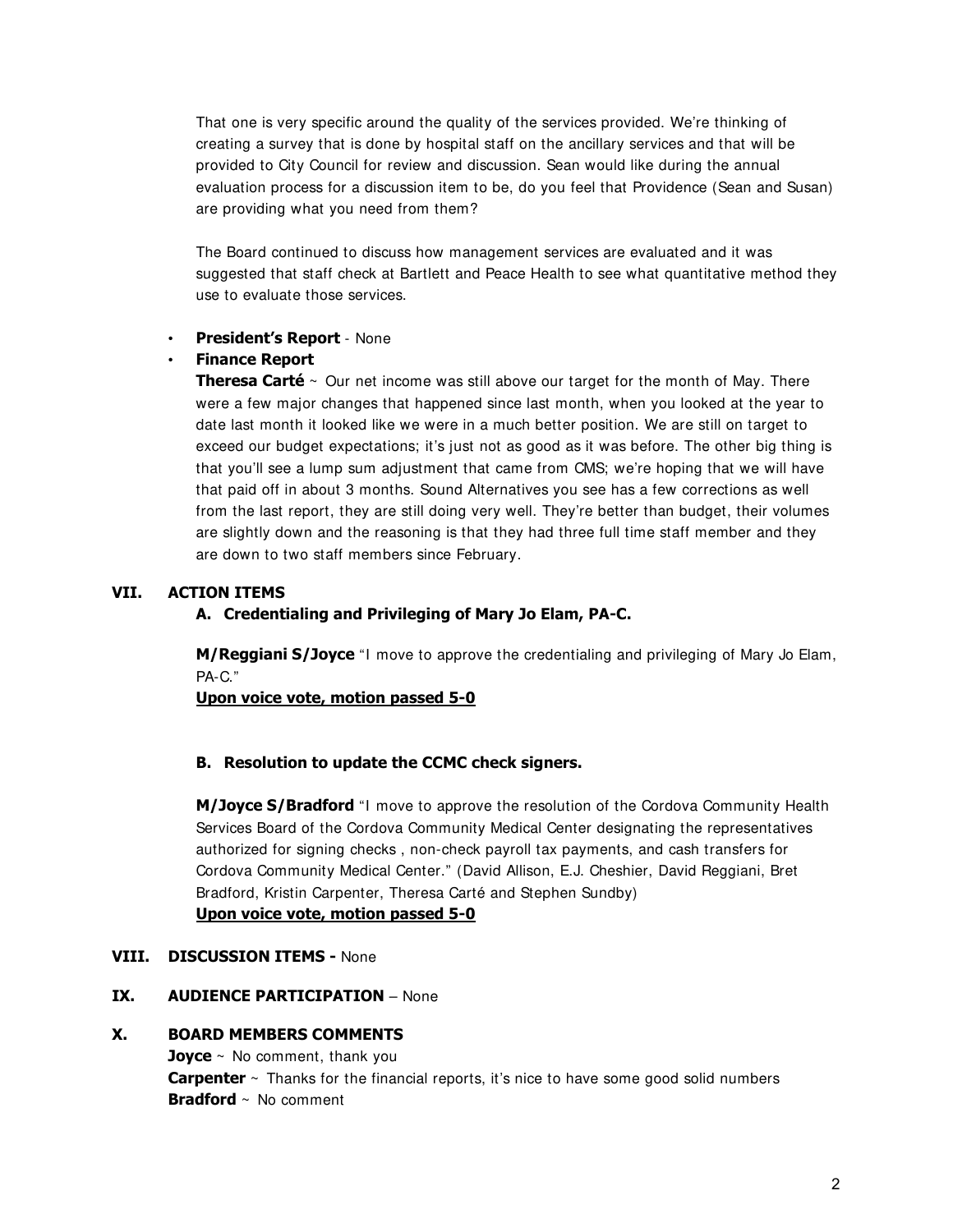**Reggiani** ~ No comment **Allison** ~ Thanks again to staff

## **XI. EXECUTIVE SESSION** – None

## **XII. ADJOURNMENT** –

**M/Reggiani S/Joyce** Move to adjourn the meeting. **Allison** declared the meeting adjourned at 7:10 pm.

**Transcribed by: Faith Wheeler-Jeppson**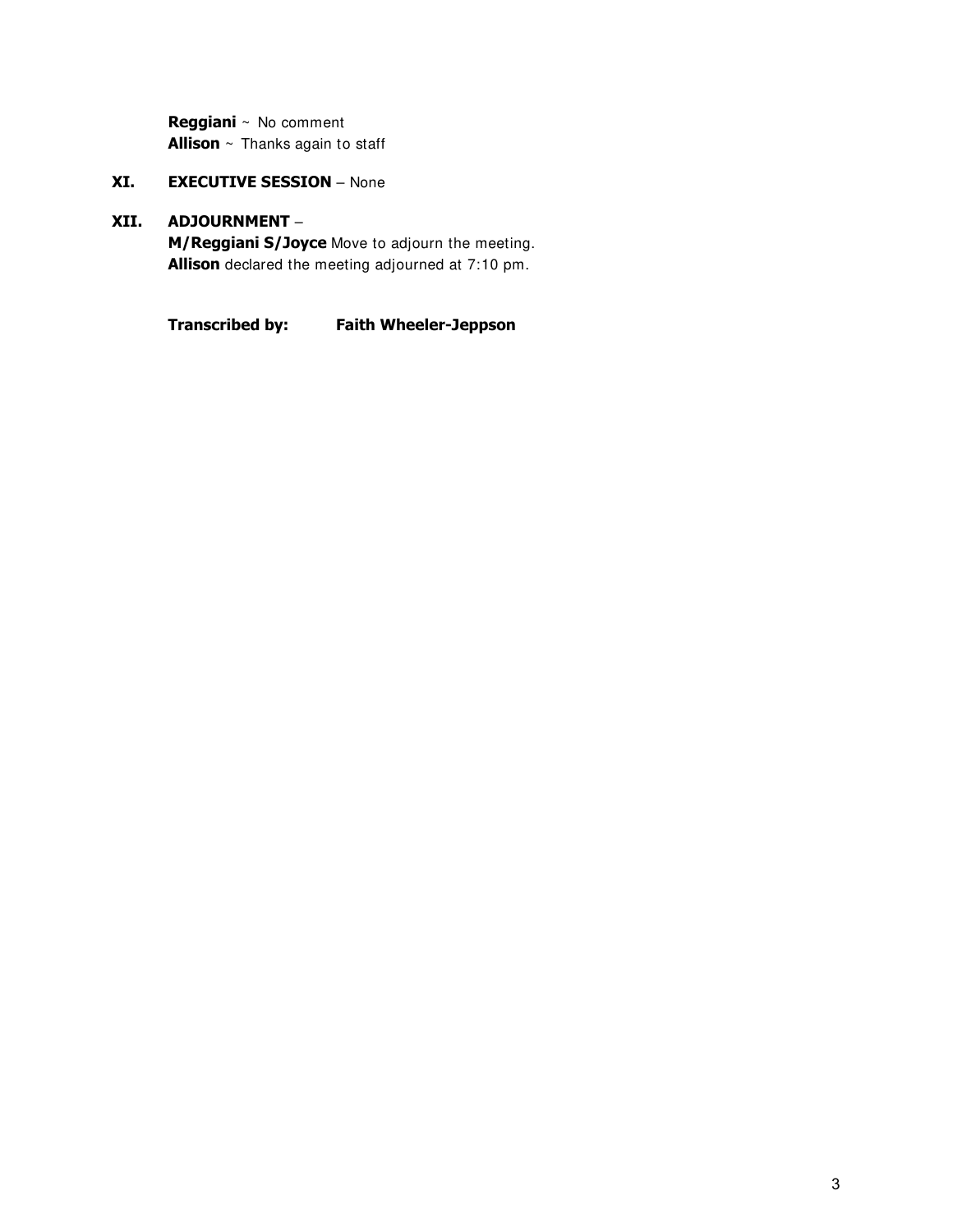# **CORDOVA COMMUNITY MEDICAL CENTER**



P.O. Box 160 • 602 Chase Ave. • Cordova, Alaska 99574-0160 Phone: (907) 424-8000 • Fax: (907) 424-8116

# ADMINISTRATOR'S REPORT TO THE HEALTH SERVICE BOARD

October 2, 2013 Regular HSB Meeting

Date of Report: September 27, 2013

# **Staffing**

We have hired the following employees since our last Board meeting (7/3/2013).

- 1) Rona Haberman, LCSW for Sound Alternatives
- 2) Jim Henkelman, LCSW for CCMC
- 3) Melissa Brooks, ANP
- 4) Eric Koch, Night Nurse
- 5) Darlene Robertson, Casual Nurse
- 6) Julie Wolf, Casual Massage Therapist

We have the following travelers at this time.

- 1) 2 night Nurses 4) 1 day Nurse
	-
- 2) 1 Advanced Practitioner 5) 1 Lab Tech
	-
- 
- 3) 1 Physician 6) 1 Physical Therapist

## **Facility**

- Ambulance Bay door repairs are planned for the next few weeks.
- Ordered parts for the repair of the drainage in front of the ER entrance.
- Repaired the drainage problem in the kitchen and found a blocked pipe that is the outlet for some of the gutters on the building. This was tracked down and the pipe was opened up to allow the water release in to Odiak pond. This will definitely help with the flooding in B100.
- HVAC repairs are still underway. Expect completion in November. We have seen significant improvements in air handling and room temperatures as a result of work so far. We are expecting a quote on a replacement Chiller which will resolve our issues in the summer.

## **CT Scanner**

We have contracted with Mariko Selle, Grant Writer, Innovative Solutions, to complete our grant applications for Rasmuson and Murdock. We have submitted LOIs to both organizations. We have identified a 16 slice CT Scanner from GE at a reasonable price which meets our requirements and has a good service contract. We may need more money for next steps in our design process with Spark design,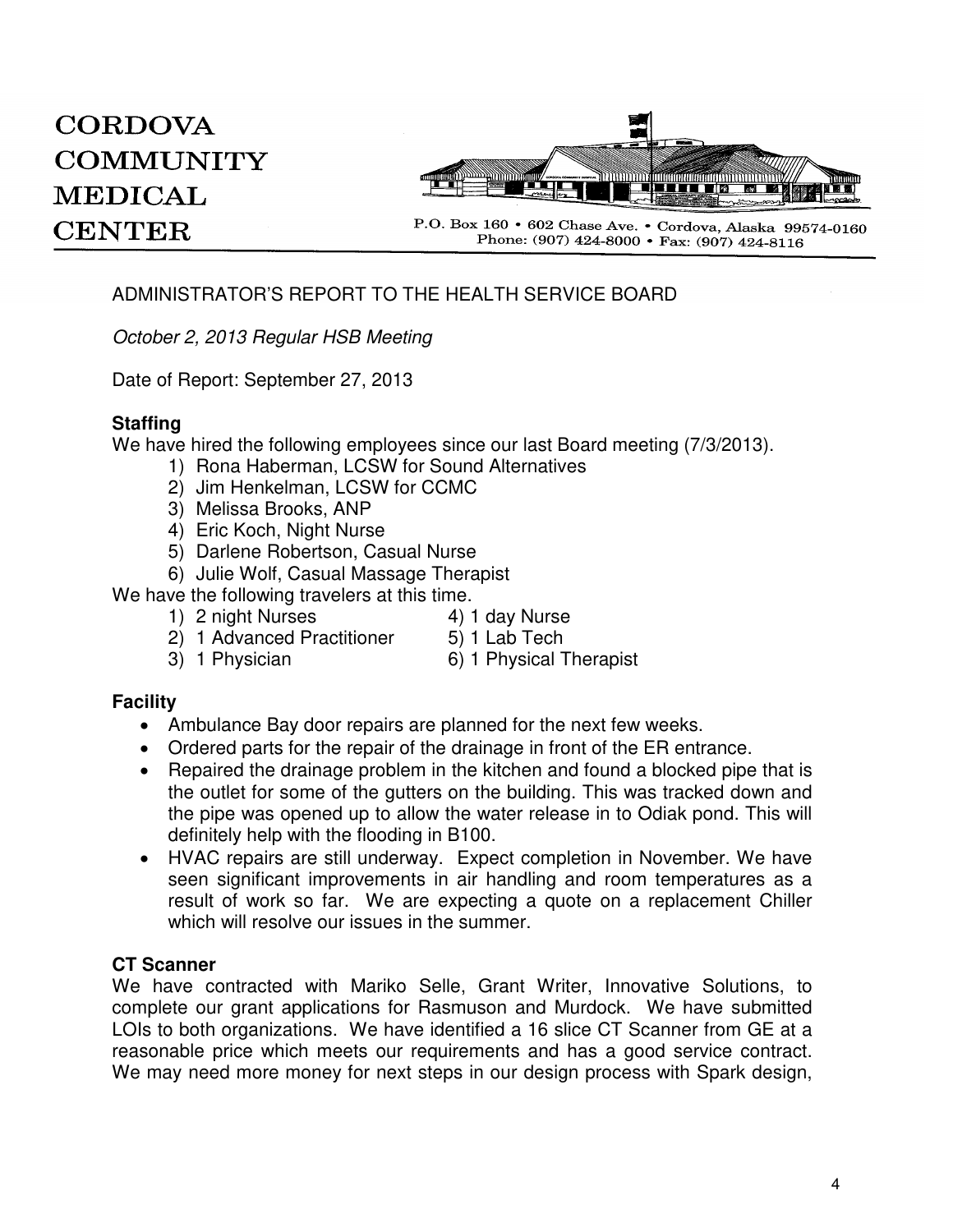more than the 35% concept designs we have now. We will now more about this soon from our grant process.

# **Electronic Health Record (EHR) – Healthland Centriq**

We have been informed by Healthland that are migration and subsequent go-live have been delayed due to internal issues at Healthland. They have not given us a definitive date yet for the delay. We were scheduled to begin migration of our financial systems in November 2013 with a March 2014 go-live for the hospital and clinic. It now appears this could be as late as October 2014. We are working with Healthland to get a firm date for the transition. We are working with several resources to determine the impact of the delay on our Meaningful Use reimbursement.

# **Other topics**

- We will begin offering flu shots through our Clinic to the community at cost when they come in for a regular visit.
- An issue was identified during the School Physicals process this year. We were offering these physicals for cash only at a reduced rate to assist Cordova families in getting these completed in an affordable way. However, we realize that some families will want to use insurance for this visit. We have modified our process so that everyone will have the option for the cash School Physical or the Annual Well Child visit which is billed to insurance. These options are now being offered to anyone who asks for the school physical in our Clinic.
- We are working on getting State supplied vaccines in our Clinic. This will include pediatric vaccines. We hope to have this in place this year.
- Alaska Statute Notice of Limited Liability: We have become aware of the need to post a sign near our entrances around the status of our ER providers. Many of our providers are covered under our Insurance policies, some are not. According to this Alaska Statute it requires we post the names of any providers who give service in the ER who are not covered by us. There are other legal requirements around communication of this information. We will begin that process, in compliance with the applicable statute, in the next 4 weeks. [Sec. 09.65.096]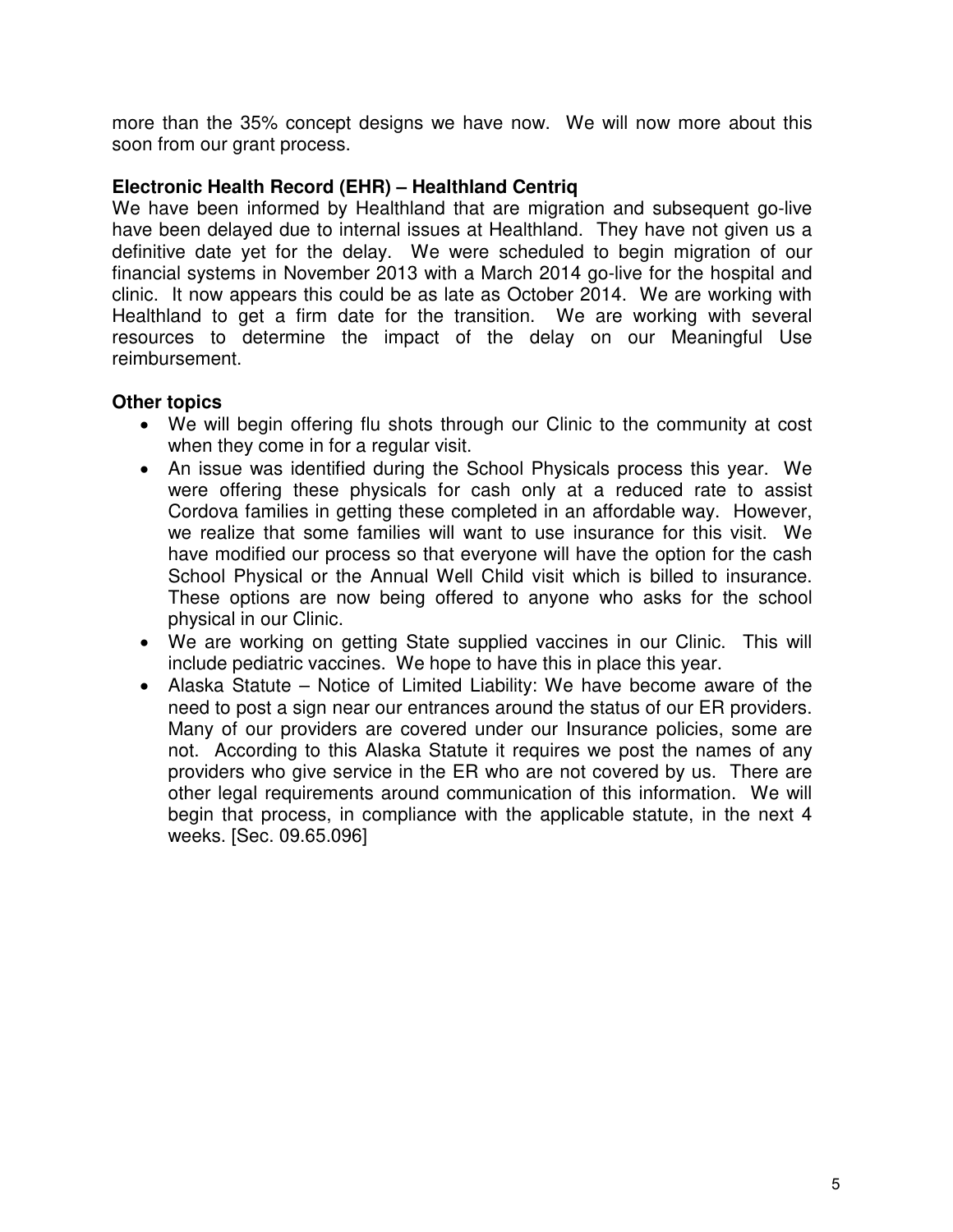## **Financial Report for August 2013 By: Timothy Kelly, CFO**

## **Cordova Community Medical Center**:

# **REVENUES**

At the end of August 2013, CCMC shows a slight decrease from budget in its total revenue.

- Total Patient Revenues were \$1.624M. This is a marked increase over budget and is broken down as follows: \$598k was from Medicaid, \$319k from Medicare, \$480k from other insurances and \$227k from self-payers.
- With a large increase over budget in patient revenue and a strong mix of Medicaid and Medicare, there is a noticed increase in deductions from those sources.
- Bad debt has also increased because of the heavy self-payer mix from summer clientele. Additionally, there is an increase in Bad Debt accruals for this year. The Bad Debt accrual is expected to decrease on a monthly basis throughout the year.
- Cost Recoveries are lower than expected, however, this can be attributed to a reduction in grant income because of the new fiscal year.

## **EXPENSES**

Expenses are lower than expected mostly due to reduction in utility costs from summer and HVAC work.

- Wages and benefits are relatively stable; however they are expected to increase toward budget throughout the year. They are currently below budget because of the use of travelers in physical therapy and registered nurses. In September, CCMC hired a Licensed Nurse Practitioner as one of our providers.
- General and Malpractice Insurance is higher due to an increase in rates and the payment of service fees for renewing our policies.
- Supplies are slightly higher because of the busy summer months and an increase need to replenish our medical supplies.
- Utilities and fuel should be a major savings throughout the year. Since the HVAC has been renovated and additional insulation installed in the EFIS system, CCMC is already recording lower utility costs.
- Rental buildings have also increased because of our need to utilize traveling personnel in some areas.

# **STATISTICS**

The statistics for CCMC mostly show a better than budget average. When compared to the same statistics for the previous year, 2013 appears to show an increase in patient volume as predicted by the revenues. The one exception is in the Swing Bed area. During 2012, CCMC had a long term swing bed patient for the months of July and August. In 2013, CCMC anticipates having from one to two rehabilitative patients in its swing beds.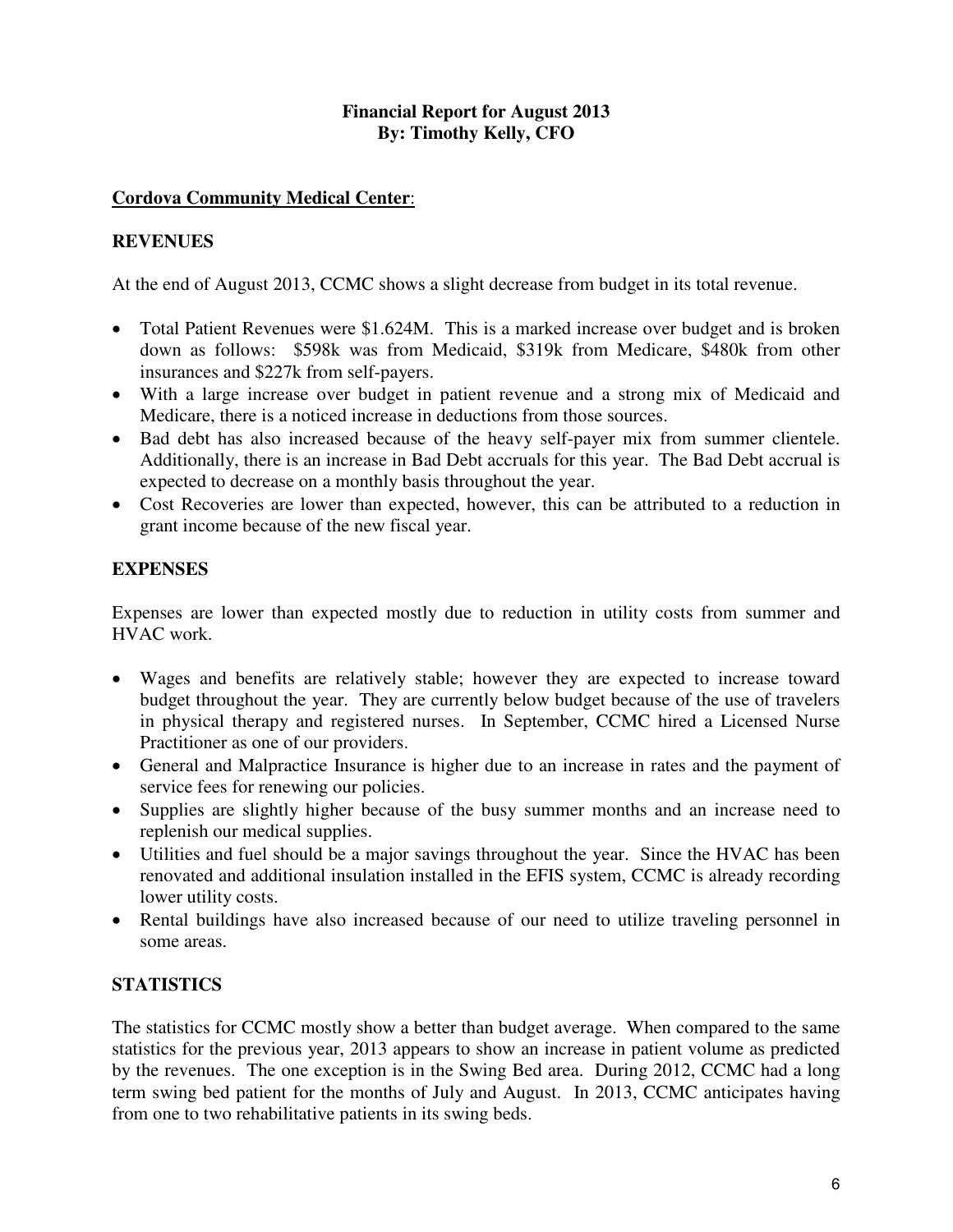NET AR days shows a longer turn around in the accounts receivable. This is because of the marked increase in the accounts receivable in such a short period of time. Normally NET AR days is calculated on an annual basis.

A major concern of the hospital has been its days' cash on hand (DCOH). While the hospital is showing a profit, this is not the same as cash. CCMC was required to repay Medicare \$164,000 for a settlement for FY 2013. The reduction of cash received from Medicare reduced DCOH 8.25 days in the month of August. This settlement was from Fiscal Year 2013 and was due to a increase in swing bed volume. As a result, Medicare reduced its repayment rate and required CCMC to repay the difference.

|                                    | <b>Aug-13</b>            | <b>Aug-13</b>           | <b>2013 YTD</b>           | <b>2013 YTD</b>            | 2012 Aug YTD              |
|------------------------------------|--------------------------|-------------------------|---------------------------|----------------------------|---------------------------|
|                                    | <b>Actual</b>            | <b>Budget</b>           | <b>Actual</b>             | <b>Budget</b>              | <b>Actual</b>             |
| <b>Gross Patient Revenue</b>       | $\mathcal{S}$<br>844,295 | $\mathbb{S}$<br>680,636 | $\mathbb{S}$<br>1,623,857 | $\mathcal{S}$<br>1,361,272 | $\mathbb{S}$<br>1,451,042 |
| <b>Net Patient Revenue</b>         | 632,720                  | 569,983                 | 1,181,825                 | 1,139,966                  | 1,206,725                 |
| <b>Bad Debt</b>                    | (58, 850)                | (29, 021)               | (101,090)                 | (58, 042)                  | (2,226)                   |
| <b>Cost Recoveries</b>             | 111,979                  | 139,164                 | 194,046                   | 278,328                    | 203,044                   |
| <b>Total Revenue</b>               | 685,849                  | 680,126                 | 1,274,781                 | 1,360,252                  | 1,407,543                 |
| <b>Total Expenses</b>              | (548, 633)               | (696, 807)              | (1, 235, 977)             | (1,393,615)                | (1,352,113)               |
| <b>Net Operating Income (Loss)</b> | 137,216                  | (16, 681)               | 38,803                    | (33, 363)                  | 55,430                    |
| <b>Depreciation Expense</b>        | (19,266)                 | (19, 195)               | (38, 533)                 | (38, 390)                  | (46, 204)                 |
| <b>Net Income (Loss)</b>           | 117,950                  | (35,876)                | 271                       | (71, 753)                  | 9,226                     |
| <b>Full Time Equivalents</b>       | 70.3                     | 69.3                    | 66.3                      | 71.7                       | 70.5                      |
| <b>Acute Average Daily Census</b>  | 0.35                     | 0.34                    | 0.31                      | 0.34                       | 0.31                      |
| <b>Acute Bed Days</b>              | 11                       | 10.4                    | 19                        | 20.8                       | 19                        |
| <b>LTC Average Daily Census</b>    | 9.42                     | 9.5                     | 9.21                      | 9.5                        | 9.06                      |
| <b>LTC Bed Days</b>                | 292                      | 287.5                   | 571                       | 575                        | 562                       |
| <b>Swing Bed Days</b>              | $\boldsymbol{0}$         | 31.67                   | 9                         | 63.34                      | 60                        |
| <b>Medicare Swing Days</b>         | $\boldsymbol{0}$         | 25                      | 9                         | 50                         | 57                        |
| <b>OP Visits</b>                   | 41                       | 22.5                    | 69                        | 45                         | 54                        |
| <b>ER Visits</b>                   | 99                       | 58.33                   | 196                       | 116.66                     | 194                       |
| <b>Clinic Visits</b>               | 197                      | 142                     | 395                       | 284                        | 300                       |
| <b>Net AR Days</b>                 | 85.39                    | 60                      | 85.39                     | 60                         | 69.13                     |
| <b>Days Cash on Hand</b>           | 2.3                      | 45                      | 2.3                       | 45                         | 24.5                      |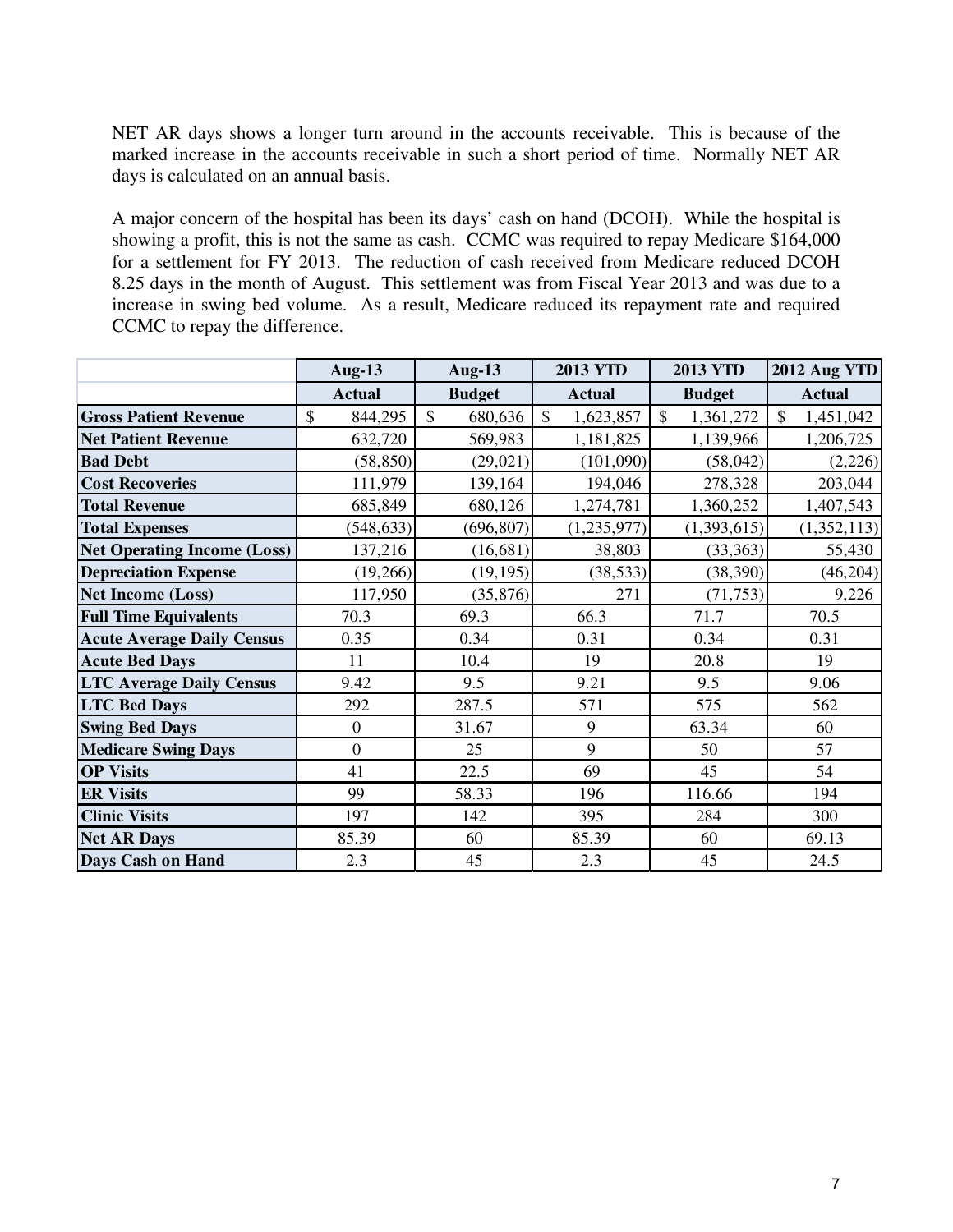# **Sound Alternatives Counseling Center**:

So far in 2013, the only patient revenue recognized has been through its respite care program in August. Grant revenues are based upon a total of expected grants to date, annualized over the entire year. Total expenses include all department based expenses; however, do not include overhead items such as administrative, building costs and utilities.

|                                    | <b>Actual</b> | <b>Budget</b> | <b>Actual</b> | <b>Budget</b> |
|------------------------------------|---------------|---------------|---------------|---------------|
| <b>Gross Patient Revenue</b>       | 37,900        | 14,153<br>\$  | 37,900        | 28,306        |
| <b>Net Patient Revenue</b>         | 37,900        | 9,720         | 37,900        | 19,440        |
| <b>Grant Revenue</b>               | 39,910        | 49,133        | 73,956        | 98,266        |
| <b>Total Expenses</b>              | (45, 448)     | (49, 185)     | (107, 895)    | (98, 370)     |
| <b>Net Operating Income (Loss)</b> | 32,361        | 9,668         | 3,960         | 19,336        |
| <b>Full Time Equivalents</b>       | 10.93         | 13            | 12.0          | 13            |
| <b>Visits</b>                      | 83            | 94            | 147           | 188           |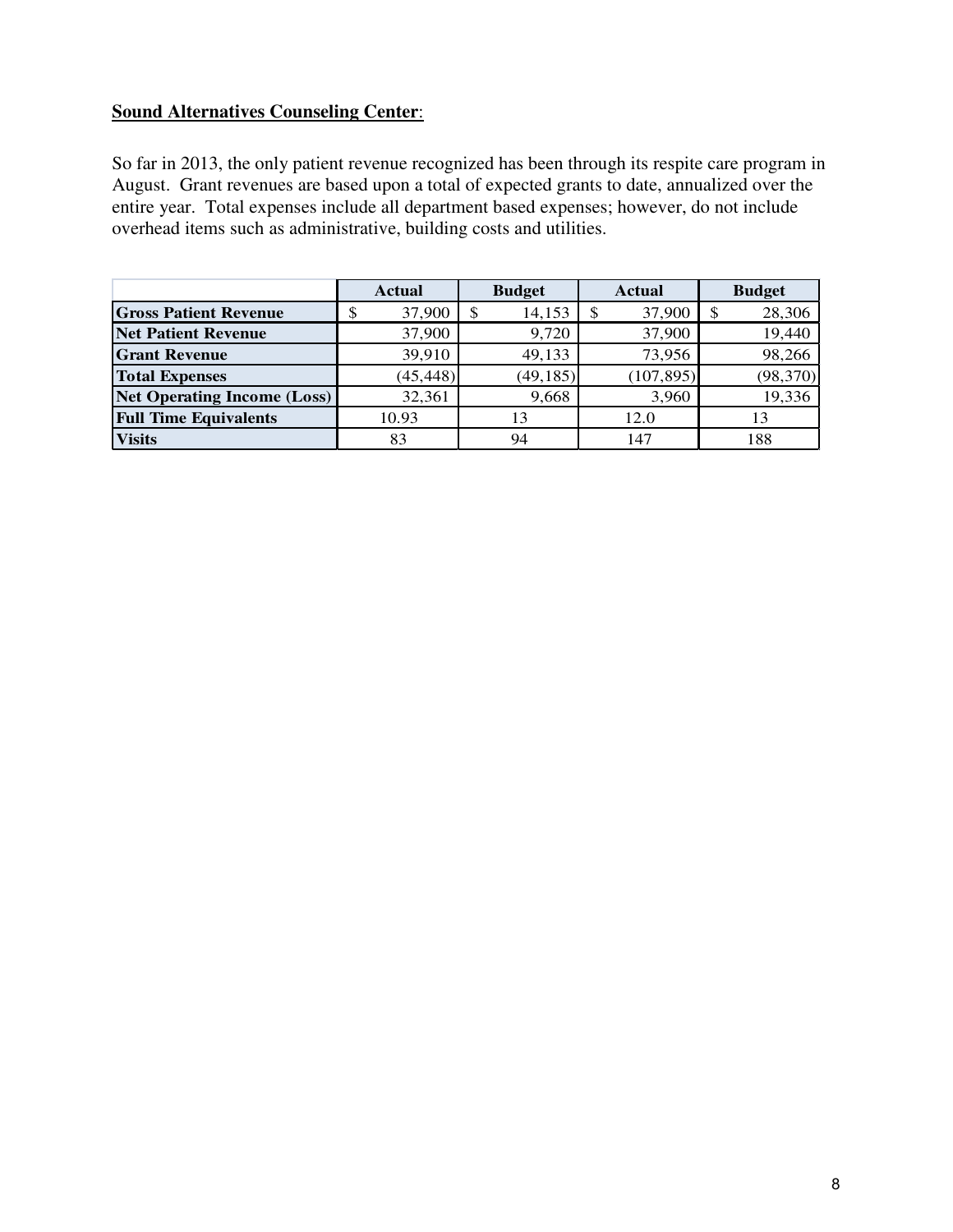# **2014 BUDGET NARRATIVE**

To the Cordova City Health Services Board:

The accompanying report shows the proposed budget for calendar year 2014 for Cordova Community Medical Center with comparisons to the three prior fiscal years ended June 30. Fiscal years 2011 and 2012 are audited while FY 2013 is preliminary unaudited but not expected to have substantial changes upon audit.

To assist your understanding, this narrative is to explain category variances between FY 2013 and the 2014 proposed budget.

## **REVENUE:**

- Patient Service Revenue: Of the \$900,000 increase, \$340,000 is coming from Medicare outpatient, \$200,000 from Long Term Care Medicaid, \$160,000 from other outpatient and \$70,000 from Medicare swing beds. The Medicare and other outpatient increase is due to better billing procedures having been implemented over the 2013 fiscal year, a review of our chargemaster which is being paid for through a federal grant and increased services from having full time Occupational Therapy and the projected addition of CT scanning in the  $3<sup>rd</sup>$  quarter. The Long Term Care increase comes from adding Occupational Therapy availability. The Medicare swing bed increase is from expected additional use of these beds for Medicare rehabilitation patients with our addition of Occupational Therapy and a licensed social worker.
- $\triangleright$  Deductions from Revenue: With implementation of a revised chargemaster, better billing procedures and revised allocation of expenses to their proper cost centers implemented over the past year, we will realize greater reimbursement from Medicare and insurances thereby reducing deductions and increasing net realizable revenue.
- $\triangleright$  Bad Debts: These are expected to increase in proportion to the increase in Patient Service Revenue.
- $\triangleright$  Cost Recoveries: Similar to last fiscal year, we are experiencing reductions in our grant funding for Behavioral Health, telecommunications, etc. due to state and federal legislation such as sequestration and their annual budget limitations.
- $\triangleright$  Total (Net) Revenues: Overall with the addition of services, improved billing, updating our chargemaster to properly charge for allowable items, better reimbursement through improved, accurate cost allocation and better utilization of our swing beds we anticipate over \$900,000 or a 13.2% increase in realizable revenue.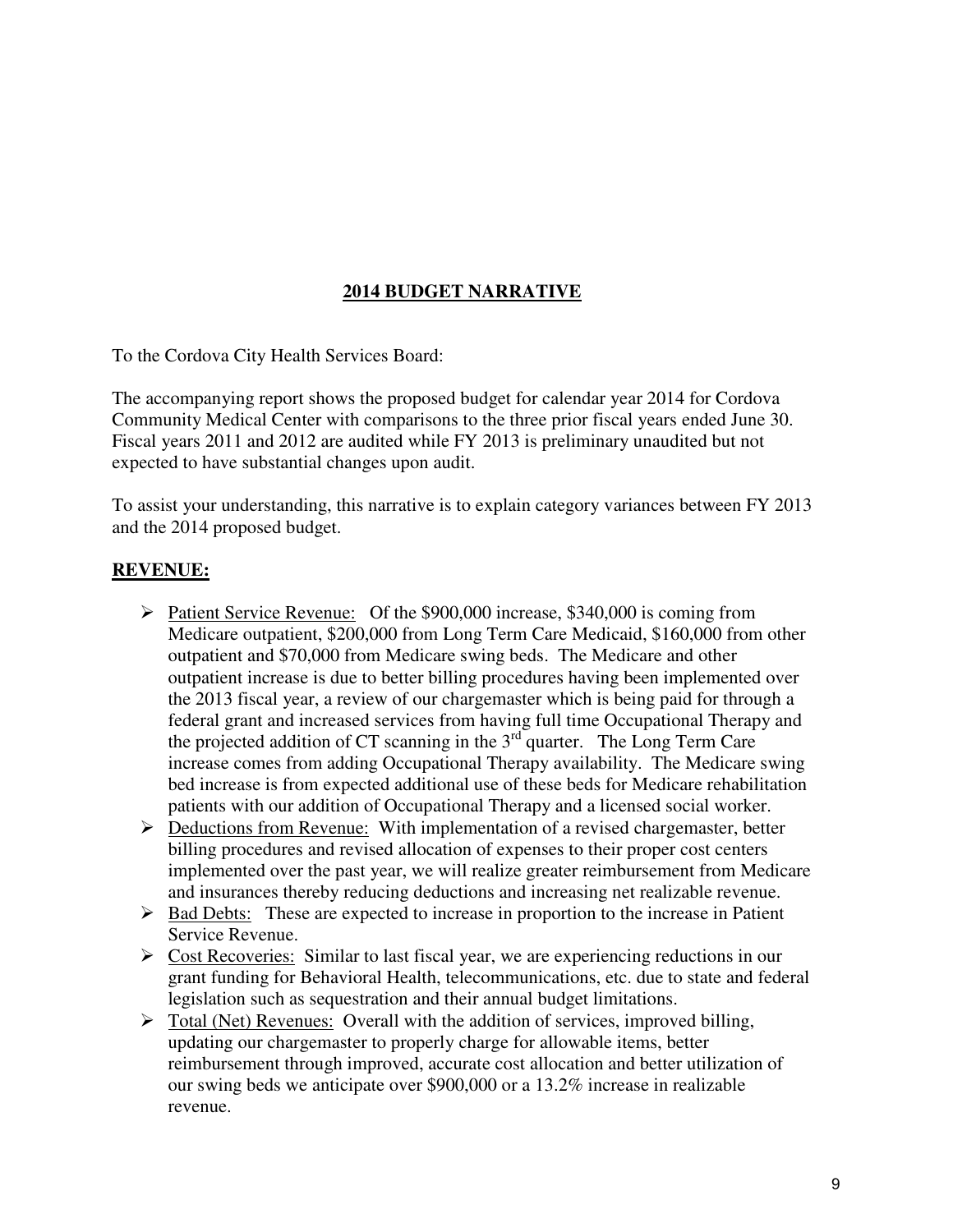# **EXPENSES:**

- $\triangleright$  Wages: As you are aware, because of recruitment and retainage of clinical personnel, it has been necessary in the past to utilize a number of traveling providers (physicians, nurse practitioners, and physician assistants) as well as nurses and therapists to cover essential positions. Because this practice is much more costly than employment, we have been aggressively recruiting for full time employees for these positions. Most of the wage increase is due to recent employment of a nurse practitioner, an occupational therapist, 2 social workers and expected employment of a physician, physical therapist and a laboratory technician. This will reduce our costs for travel, housing and higher fees for travelers as well as give us consistent service with staff that should also become part of the community. There is also an amount set aside to adjust wages as necessary to maintain a more competitive pay scale to assist in both recruiting and retaining key personnel to also reduce the cost of travelers.
- $\triangleright$  Taxes and benefits: There is a proportional increase in benefits (FICA, PERS, etc.) to the wages increase as well as a 17% increase in the cost of employee health insurance in this category.
- $\triangleright$  General and Malpractice Insurance: The reduction in this category is due to an invoice for FY 2012 that was missed and costed in FY 2013, not due to any actual change in cost or coverage.
- $\triangleright$  Repair and Maintenance: Little expected change.
- $\triangleright$  Professional Services: This is staying stable and would have decreased due to less travelers cost except for \$160,000 anticipated increase in IT support cost for the new Electronic Health Records system.
- $\triangleright$  Supplies: The increase in costs for supplies is due to anticipated inflation in supply as well as transportation cost as well as \$84,000 for CT medical supplies.
- $\triangleright$  Minor Equipment: Little change.
- Utilities and Fuel: Inflation increases.
- $\triangleright$  Recruitment and Relocation: We have also increased this budget for more aggressive recruitment to employ clinical personal to alleviate the added cost and inconsistency of using traveling staff.
- $\triangleright$  Rent/Lease Equip & Buildings: This is being reduced due to less housing of travelers.
- $\triangleright$  Travel and Training: Increase due to need for training of personnel on Electronic Health Record system.
- Other Expenses: Increase due to renewal increases in dues, licenses, inspections and some IT costs.
- $\triangleright$  Total Expenses before Depreciation: With new services for the community and the other increases as noted above, our costs will increase 13.9%.

**NET OPERATING INCOME:** Should remain positive with new services, aggressive reimbursement strategy and cost containment wherever possible.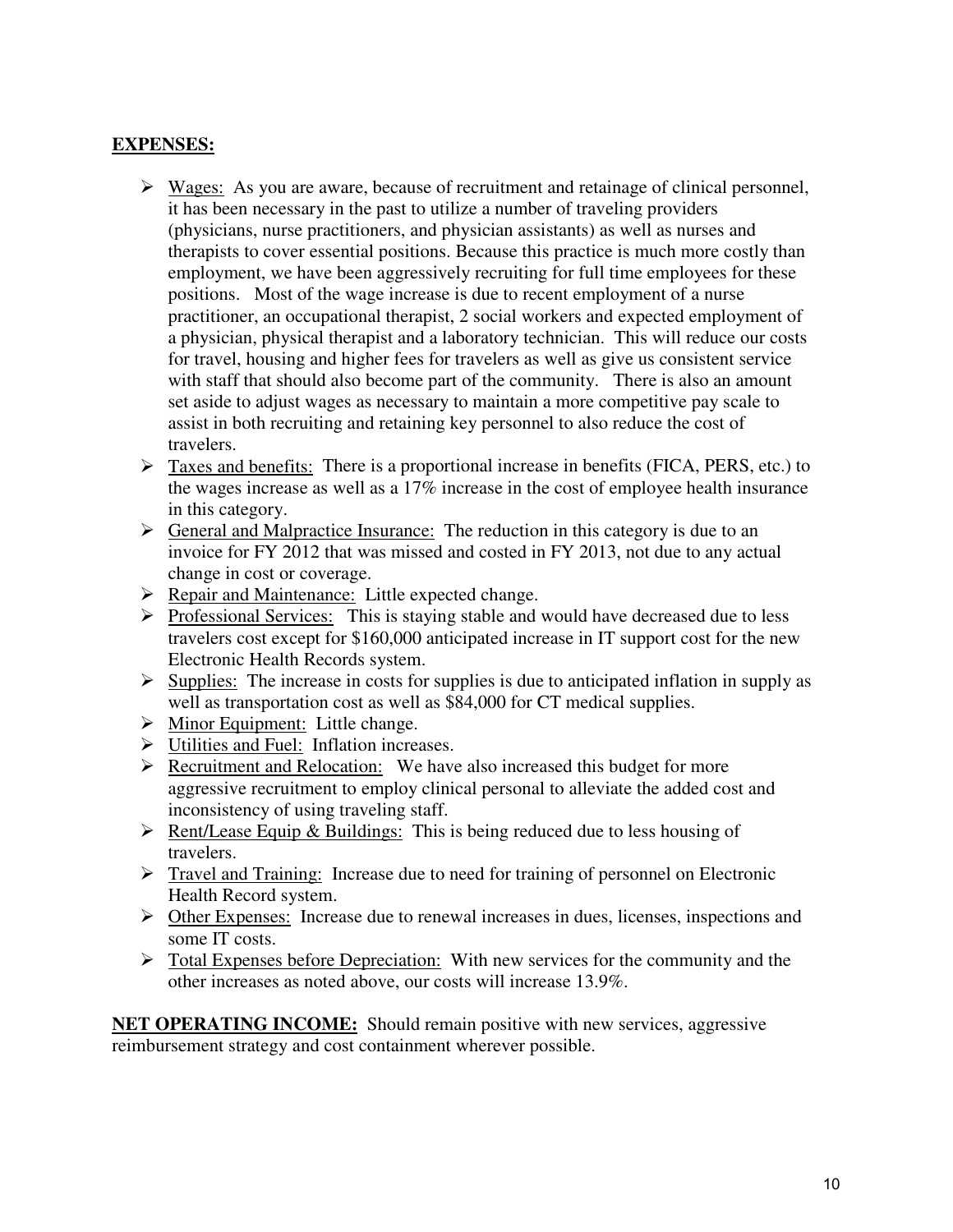Depreciation Expense: A non-cash item reflecting the amortization of useful life of capital assets (building, equipment, etc.).

**NET INCOME (LOSS):** Gain or loss after accounting for depreciation.

**BUDGET AND STATISTICAL SUMMARY:** This table shows the budget and operating statistics in summary form. Volumes are not expected to substantially increase due to no change in the Medical Center's market. We do anticipate increasing our collections process to reduce outstanding accounts receivable and have set a goal of increasing day's cash on hand through better collections and management of our payables.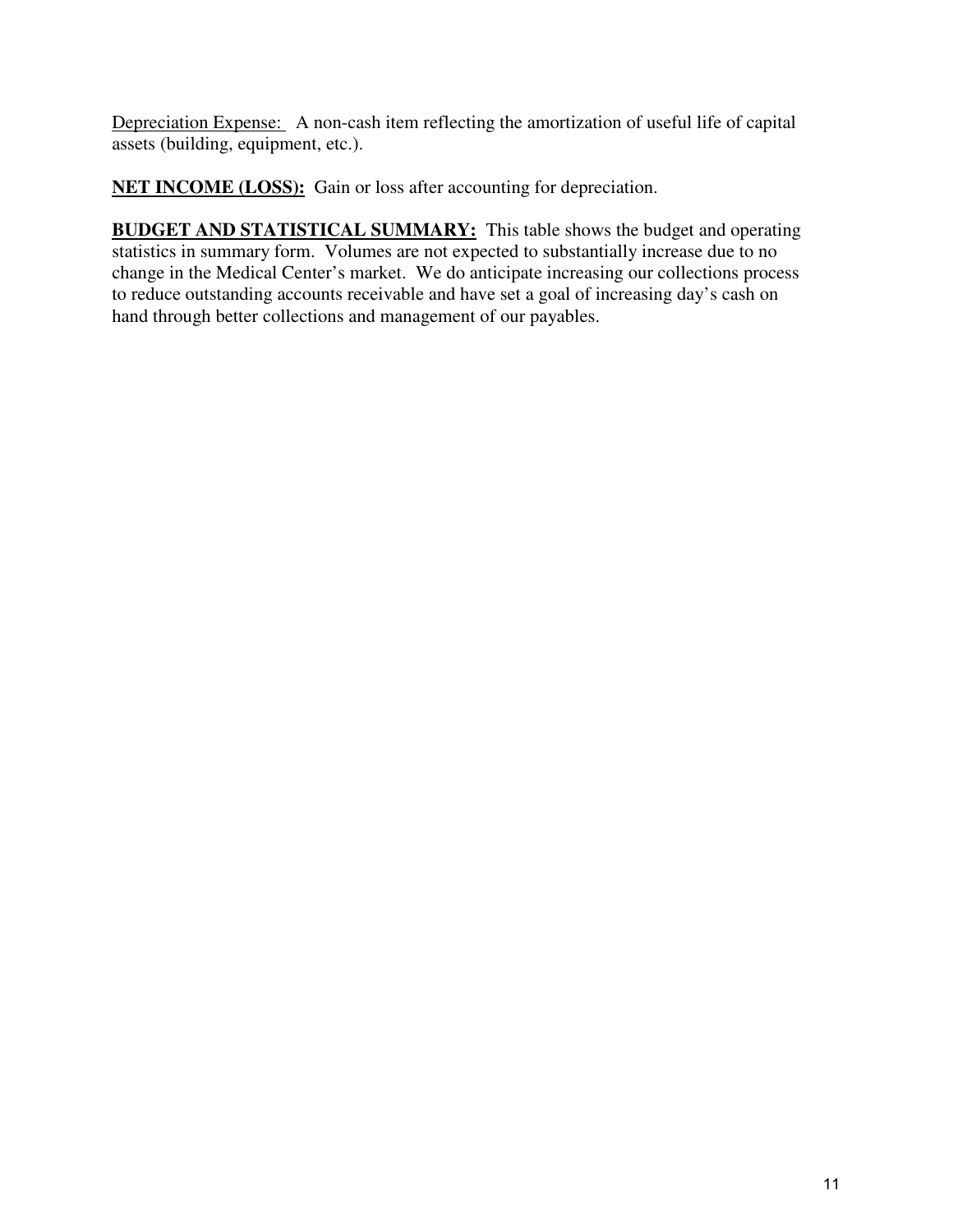|                              | FY 11         | <b>FY 12</b>  | ≿               | 2014          | FY 12      | FY 13    | FY 14        |
|------------------------------|---------------|---------------|-----------------|---------------|------------|----------|--------------|
| REVENUE                      | Jul-Jun       | Jul-Jul       | Jul-Jun         | <b>Budget</b> | Variance   | Variance | Variance     |
| Patient Services Revenue     | 6,492,109     | 7,132,706     | 8,273,135       | 9,195,983     | 9.9%       | 16.0%    | 11.2%        |
| Deductions                   | (824,783      | (1,318,315)   | (2, 138, 313)   | (2,029,990)   | 59.8%      | 62.2%    | $-5.1%$      |
| <b>Bad Debt</b>              | (8, 617)      | (310, 975)    | (354, 403)      | (376,000)     | 3508.9%    | 14.0%    | 6.1%         |
| <b>Cost Recoveries</b>       | 1,807,259     | ,655,756      | 1,510,182       | 465,398       | $-8.4%$    | -8%      | $-3.0%$      |
| <b>TOTAL REVENUES</b>        | 7,465,968     | 7,159,172     | 7,290,601       | 8,255,391     |            |          |              |
|                              |               |               |                 |               |            |          |              |
| %Ded/Bad Debt to Rev         | $-12.84%$     | $-22.84%$     | $-30.13%$       | $-26.16%$     |            |          |              |
|                              |               |               |                 |               |            |          |              |
|                              | <b>FY 11</b>  | FY 12         | FY 13           | 2014          | FY 12      | FY 13    | <b>FY 14</b> |
| <b>EXPENSES</b>              | Sin-Jur       | Jul-Jur       | ココーココ           | <b>Budget</b> | Variance   | Variance | Variance     |
| Wages                        | (3,027,136)   | (2,993,308)   | (3,030,831)     | (3,526,405)   | $-1.1%$    | 1.3%     | 16.4%        |
| Taxes and Benefits           | (1,447,206)   | (1,348,511)   | (1,314,482)     | (1,649,550)   | $-6.8%$    | $-2.5%$  | 25.5%        |
| % Benefits to Wages          | 47.81%        | 45.05%        | 43.37%          | 46.78%        |            |          |              |
|                              |               |               |                 |               |            |          |              |
| General and Malpractice Ins  | (246,235)     | (155, 291)    | (193, 014)      | (177, 860)    | $-36.9%$   | 24.3%    | $-7.9%$      |
| Repair & Maint               | (46, 075)     | (67, 635)     | (46,232)        | (47, 750)     | 46.8%      | $-31.6%$ | 3.3%         |
| Professional Services        | (1,312,507)   | 327,742)      | .314, 196)<br>Ē | .348.850      | 1.2%       | $-1.0%$  | 2.6%         |
| Supplies                     | (479, 155)    | (493, 137)    | 530,747)        | 628,625       | 2.9%       | 7.6%     | 18.4%        |
| Minor Equipment              | (35, 245)     | (32, 213)     | (14, 992)       | (16, 650)     | $-8.6%$    | $-53.5%$ | 11.1%        |
| Utilities and Fuel           | (717, 475)    | (755, 514)    | (571, 172)      | (600,000)     | 5.3%       | $-24.4%$ | 5.0%         |
| Recruitment & Relocation     | (22, 532)     | (20, 794)     | (62, 275)       | (78,000)      | $-7.7%$    | 199.5%   | 25.3%        |
| Rent/Lease Equip & Buildings | (26, 520)     | (40, 508)     | (57, 945)       | (49, 300)     | 52.7%      | 43.0%    | $-14.9%$     |
| Travel & Training            | (28, 339)     | (49,032)      | 49.820)         | (57, 850)     | 73.0%      | 1.6%     | 16.1%        |
| Other Expenses               | 74,144        | 62.872        | (61.329)        | 70.310        | $-15.2%$   | $-2.5%$  | 14.6%        |
| TOTAL EXPENSES before Depr   | (7,462,569)   | (7,346,557)   | (7,247,035)     | (8,251,150)   |            |          |              |
| NET OPERATING INCOME         | 3,399.00      | (187, 385.00) | 43,566.16       | 4,241.15      | $-5712.9%$ | 530.1%   | $-90.3\%$    |
|                              |               |               |                 |               |            |          |              |
| Depreciation Expense         | (266,076.00   | (292, 742.00) | (250,004.61)    | (235,000.00)  | 10.0%      | $-14.6%$ | -6.0%        |
| <b>NET INCOME</b>            | (262, 677.00) | (480, 127.00) | (206, 438.45)   | (230, 758.85) | $-17.2%$   | 57.0%    | 11.8%        |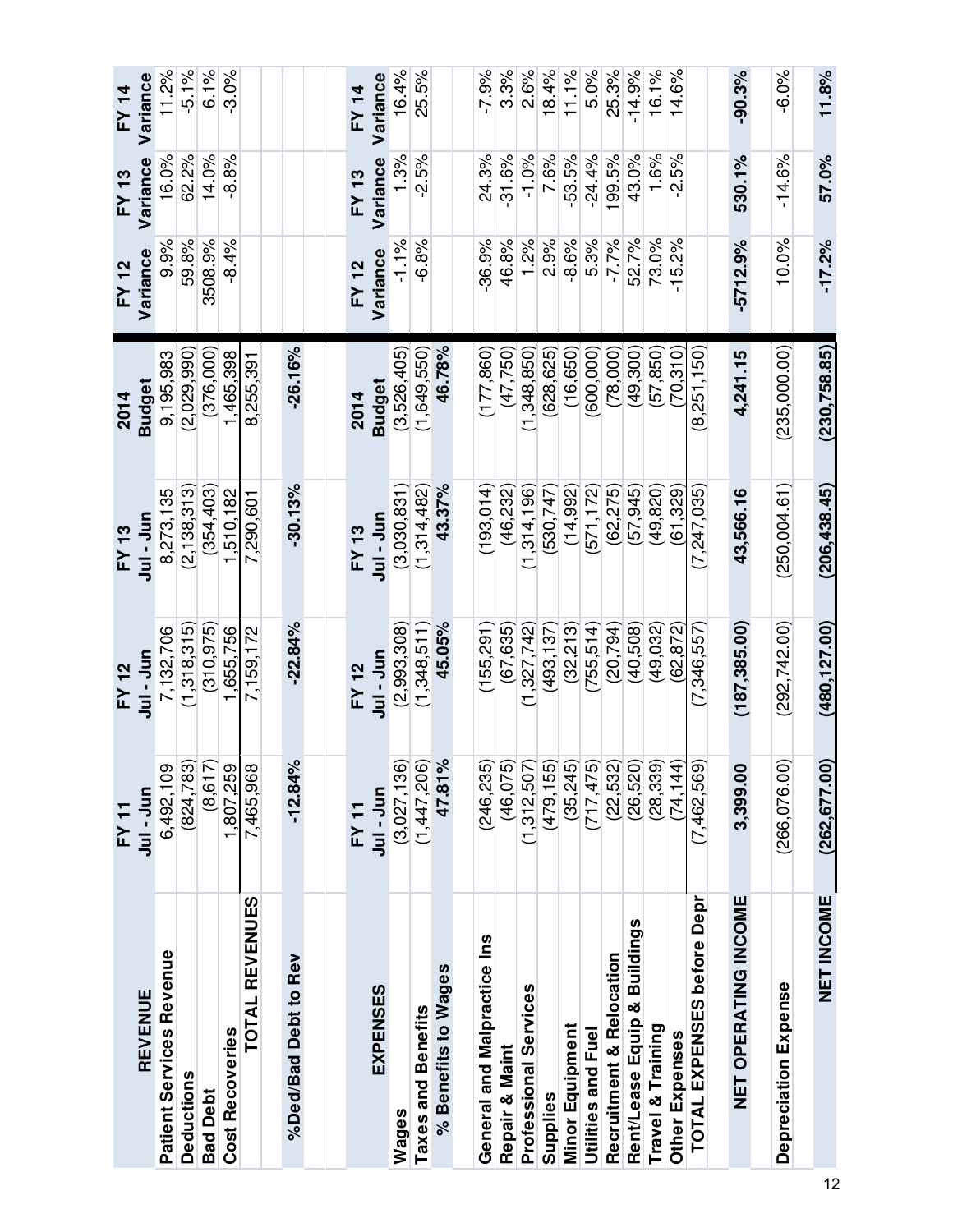|                                 | Fiscal         | Fiscal           |
|---------------------------------|----------------|------------------|
|                                 | Year2013       | <b>Year 2014</b> |
|                                 | Actual         | <b>Budget</b>    |
| <b>Gross Patient Revenue</b>    | 8,273,135<br>↮ | 9,195,983<br>↮   |
| Net Patient Revenue             | 6,134,822      | 7,165,993        |
| <b>Bad Debt</b>                 | (354, 403)     | (376,000)        |
| <b>Cost Recoveries</b>          | 1,510,182      | 1,465,398        |
| <b>Total Expenses</b>           | (7, 247, 035)  | (8,251,150)      |
| Net Operating Income (Loss)     | 43,566         | 4,241            |
| Depreciation Expense            | (250,005)      | (235,000)        |
| Net Income (Loss)               | (206, 438)     | (230, 759)       |
| <b>Full Time Equivalents</b>    | 66.77          | 69.3             |
| Acute Average Daily Census      | 0.33           | 0.34             |
| <b>Acute Bed Days</b>           | 122            | 125              |
| <b>LTC Average Daily Census</b> | 9.78           | 9.5              |
| <b>LTC</b> Bed Days             | 3568           | 3450             |
| <b>Swing Bed Days</b>           | 384            | 380              |
| <b>Medicare Swing Days</b>      | 282            | 300              |
| <b>OP Visits</b>                | 260            | 270              |
| <b>ER Visits</b>                | 652            | 700              |
| <b>Clinic Visits</b>            | 1664           | 1700             |
| Net AR Days                     | 83.4           | $\Im$            |
| Days Cash on Hand               | 4.4            | 45               |
|                                 |                |                  |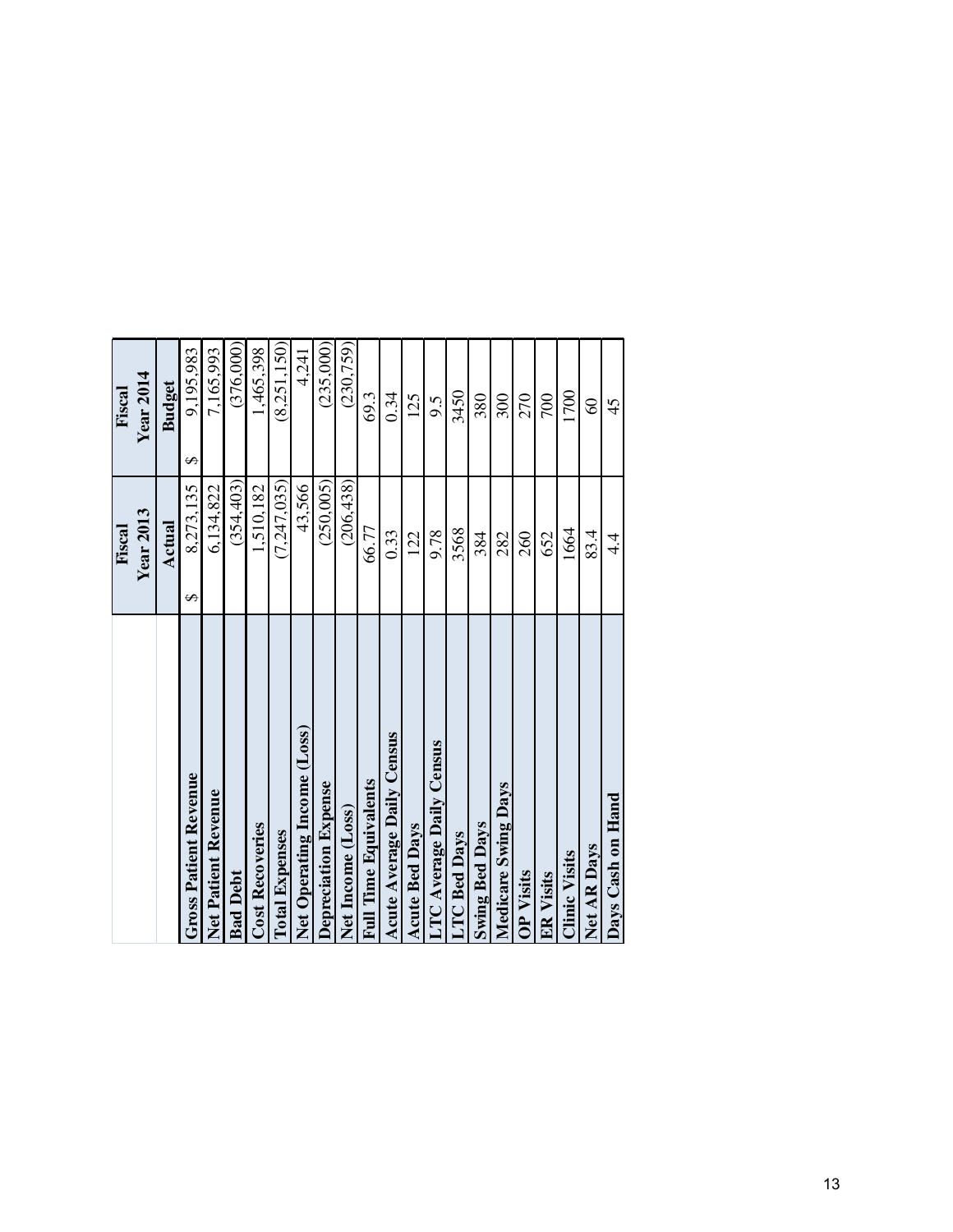| <b>Completion Date</b>                  | September 2013<br>٠                                                                                   |
|-----------------------------------------|-------------------------------------------------------------------------------------------------------|
| <b>Service Area/Region</b>              | Cordova Community Medical Center (CCMC) serves the Cordova community in the Alaska<br>$\blacksquare$  |
|                                         | Region                                                                                                |
| <b>Sponsor</b>                          | Theresa Carté, Administrator<br>$\blacksquare$                                                        |
| <b>Planning/Mission</b>                 | Monica Anderson, Chief Mission Integration Officer, PHSA<br>$\blacksquare$                            |
| <b>Team</b>                             | Nathan Johnson, Strategic Planning, PHSA<br>$\blacksquare$                                            |
| <b>Workgroup</b><br><b>Participants</b> | See Attachment 1: CCMC and Community Advisory Group<br>$\blacksquare$                                 |
| <b>Brief Description of</b>             | In early 2013 CCMC Cordova Community Medical Center (CCMC) initiated the process of<br>$\blacksquare$ |
| <b>How the Community</b>                | conducting a community health needs assessment along with a coalition of experts and                  |
| <b>Benefit Plan Was</b>                 | key community stakeholders that served as the CHNA Advisory Group (See attachment 1                   |
| <b>Developed</b>                        | below)                                                                                                |
|                                         | Both primary and secondary data was collected. Over 300 health needs surveys were<br>$\blacksquare$   |
|                                         | completed by community members. This survey information was combined with state                       |
|                                         | and national data to help give a picture of the health status and needs in the Cordova<br>Community.  |
|                                         | The Cordova Community Health Needs Assessment data was analyzed and reviewed by                       |
|                                         | community members, agency leaders, public health representatives, providers, and                      |
|                                         | community leaders (the advisory group). The group identified five top health issues                   |
|                                         | based on impact, ability to affect and linkages to other community initiatives.                       |
|                                         | CCMC leadership reviewed the top health needs, considered the community's advice and                  |
|                                         | Advisory Group input, and evaluated previous commitments in order to develop a CHNA                   |
|                                         | implementation plan that responds to community health needs.                                          |
| <b>Geographic Definition</b>            | The CHNA assessed the Cordova community. CCMC is the only hospital located in<br>٠                    |
|                                         | Cordova.                                                                                              |
| <b>Targeted</b>                         | The CHNA assessed the Cordova community. The assessment was designed to capture<br>$\blacksquare$     |
| <b>Subpopulations</b>                   | specific demographic information, barriers to care, basic needs, insurance status, health             |
|                                         | status and other risk factors that would identify and affect subpopulations of the greater            |
|                                         | Cordova community.                                                                                    |
|                                         |                                                                                                       |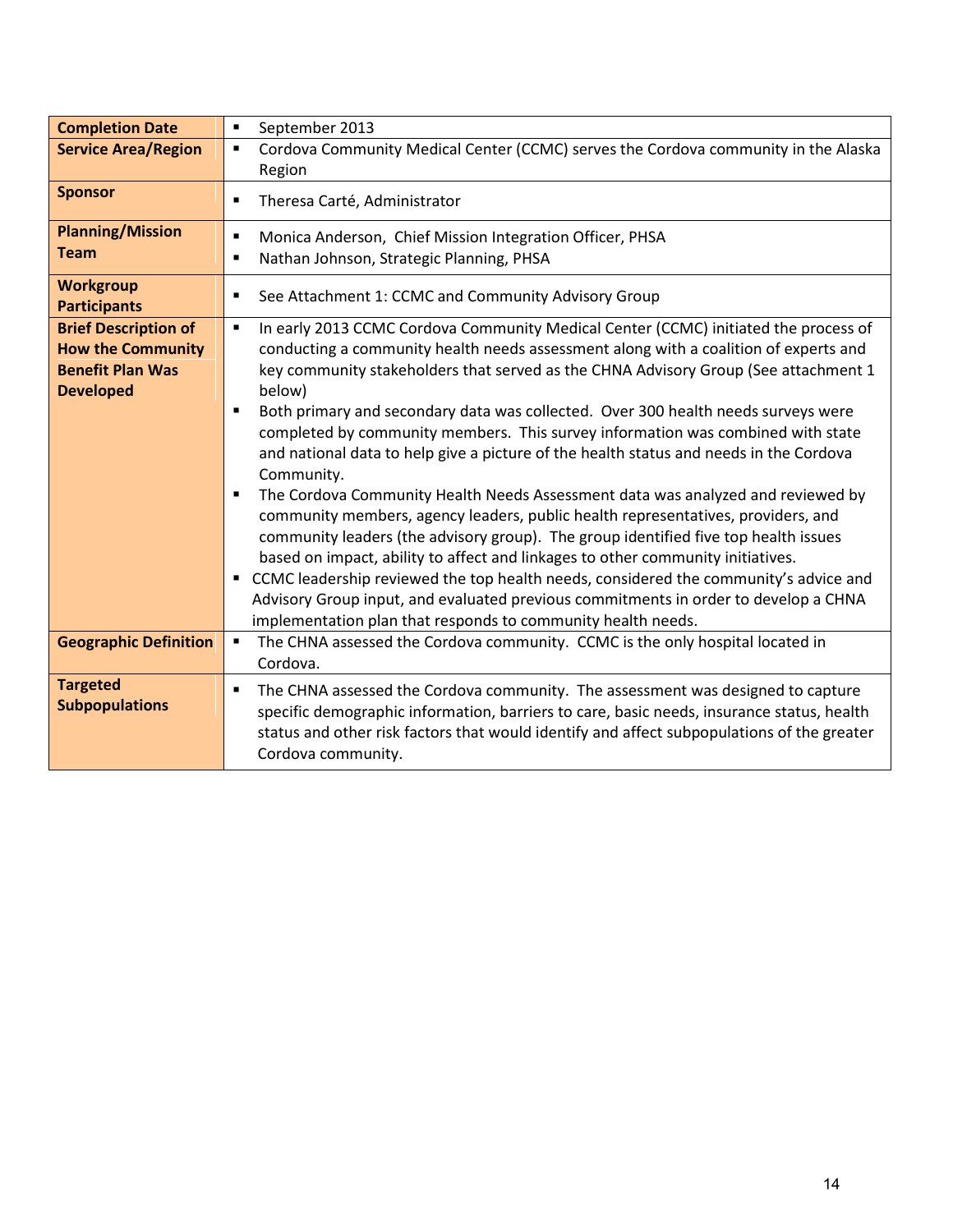| <b>Major Issues/Needs</b>    | <b>Need Priorities</b> | <b>Need Description</b>                                                                                                                   |
|------------------------------|------------------------|-------------------------------------------------------------------------------------------------------------------------------------------|
| <b>Identified Within the</b> | 1. Attracting          | Cordova has suffered a pattern of physician turnover due to many                                                                          |
| <b>Community</b>             | and                    | factors including high cost of living, housing availability, being excluded                                                               |
|                              | <b>Retaining</b>       | from key decisions within their organizations and the unique lifestyle                                                                    |
|                              | <b>Medical</b>         | demands that come with living in a small isolated Alaskan city in a rainy                                                                 |
|                              | <b>Providers</b>       | and wintery climate. The inconsistency in providers has impacted the                                                                      |
|                              |                        | continuity and quality of care for community members over time.                                                                           |
|                              |                        | Patients feel poorly understood and disconnected when there is a                                                                          |
|                              |                        | different caregiver from one visit to the next. The inconsistency in care                                                                 |
|                              |                        | has negatively impacted patient trust in their care giver. This situation                                                                 |
|                              |                        | has lead to lower utilization of preventive care and people waiting to                                                                    |
|                              |                        | receive care when they can to travel Anchorage or other larger                                                                            |
|                              |                        | communities where they can have a consistent provider they can come                                                                       |
|                              |                        | to know and trust over time.                                                                                                              |
|                              | 2. Access to           | Like many small rural communities, Cordova lacks many specialty and                                                                       |
|                              | <b>Specialty</b>       | diagnostic services. As a result many are forced to travel to larger                                                                      |
|                              | Care                   | communities at great expense and family hardship to get the needed                                                                        |
|                              |                        | services. The economics of delivering health services to a small                                                                          |
|                              |                        | population sometimes make it unfeasible to maintain certain specialties                                                                   |
|                              |                        | and services locally, but ensuring the reasonable access to these                                                                         |
|                              |                        | services is important to the health and well being of the community.                                                                      |
|                              | 3. Affordability       | The affordability of health care was identified by the community as a                                                                     |
|                              | of Care                | significant barrier to receiving needed health care services. The impact                                                                  |
|                              |                        | of this barrier is compounded by the high cost of living in an isolated                                                                   |
|                              |                        | rural Alaskan community, the low rate of residents seeking preventive<br>care and whether or not a community member has health insurance. |
|                              | 4. Care                | Despite Cordova's small size the community identified fragmentation                                                                       |
|                              | Coordination           | and lack of coordination of care across the continuum as a problem.                                                                       |
|                              |                        | Key stakeholders and health providers acknowledged that there is not a                                                                    |
|                              | <b>Across</b>          | common understanding of the services and resources available from                                                                         |
|                              | <b>Healthcare</b>      | organization to organization within Cordova. The community has                                                                            |
|                              | <b>Providers</b>       | affirmed that there is a need for better information, education,                                                                          |
|                              |                        | coordination and patient navigation across the continuum of care in                                                                       |
|                              |                        | Cordova. Addressing this need will reduce barriers to care, improve the                                                                   |
|                              |                        | efficiency across the health system in Cordova and improve the quality                                                                    |
|                              |                        | of care and outcomes experienced by patients.                                                                                             |
|                              | 5. Mental              | Poor mental health and the related issue of substance abuse were                                                                          |
|                              | Health/                | identified as problems in the Cordova community. The average number                                                                       |
|                              | <b>Substance</b>       | of poor mental health days reported for the previous 30 days was 3.5                                                                      |
|                              | Abuse                  | compared to 2.3 nationally. Of particular concern for the community                                                                       |
|                              |                        | was:                                                                                                                                      |
|                              |                        | The impact of poor mental health on Cordova's youth, the risks of<br>suicide and the lack of healthy youth activities                     |
|                              |                        | The impact of changing provider base and confidentiality concerns                                                                         |
|                              |                        | on people's trust and willingness to seek treatment                                                                                       |
|                              |                        |                                                                                                                                           |
|                              |                        |                                                                                                                                           |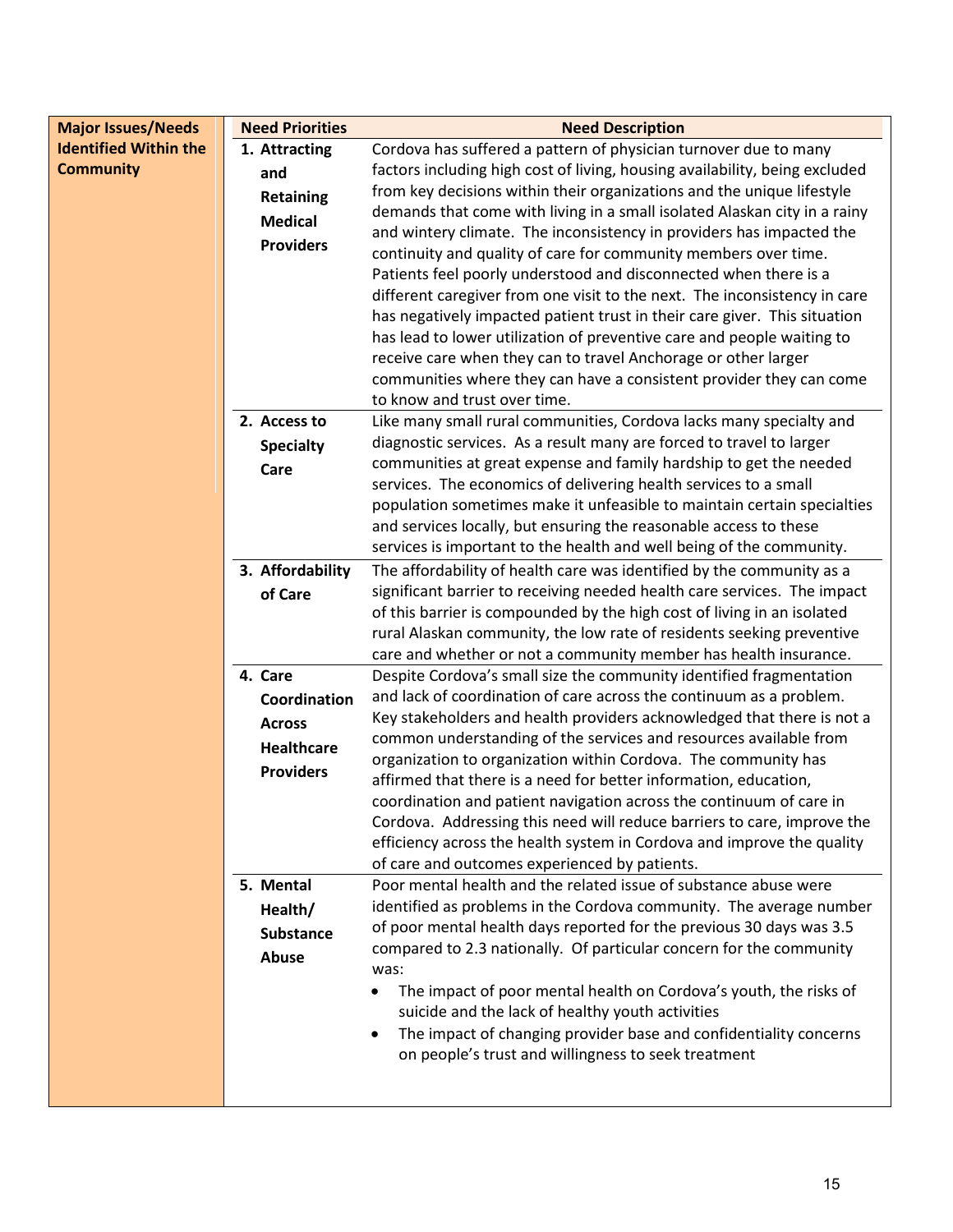| <b>How CCMC is</b>                                                        |                                                                                   |                                                                                                                                                                                                                                                                                                                                                                                                                                                                                                                                                                                                                                                                                                                                                                                                                                                            |
|---------------------------------------------------------------------------|-----------------------------------------------------------------------------------|------------------------------------------------------------------------------------------------------------------------------------------------------------------------------------------------------------------------------------------------------------------------------------------------------------------------------------------------------------------------------------------------------------------------------------------------------------------------------------------------------------------------------------------------------------------------------------------------------------------------------------------------------------------------------------------------------------------------------------------------------------------------------------------------------------------------------------------------------------|
| <b>Addressing the Major</b>                                               | <b>Need Priorities</b>                                                            | <b>CCMC Implementation Plan to Address Identified Need</b>                                                                                                                                                                                                                                                                                                                                                                                                                                                                                                                                                                                                                                                                                                                                                                                                 |
| <b>Issues/Needs</b><br>(projects/programs-<br>Implementation<br>Strategy) | 1. Attracting<br>and<br><b>Retaining</b><br><b>Medical</b><br><b>Providers</b>    | Establish a comprehensive welcome package to send to candidates<br>$\bullet$<br>prior to visit in order to better inform them about the Cordova<br>community and help ensure better fit for the hospital and the<br>Cordova community.<br>Establish a locum tenens program so that physician candidates may<br>work a minimum of two weeks at CCMC prior to employment in<br>order for the physician and CCMC to better assess fit and help<br>increase physician retention once hired.<br>Engage key community members to help introduce provider to<br>community.<br>Coordinate with leadership from NVE/Ilanka Clinic and other key<br>health stakeholders in Cordova to collectively meet with and educate<br>the candidates about health care environment and needs in Cordova<br>to ensure candidates have a clear picture of the health system they |
|                                                                           |                                                                                   | would be working in.                                                                                                                                                                                                                                                                                                                                                                                                                                                                                                                                                                                                                                                                                                                                                                                                                                       |
|                                                                           | 2. Access to<br><b>Specialty</b><br>Care                                          | Identify most needed specialties in Cordova<br>Identify Specialists in Anchorage to meet the needs identified<br>through assessment                                                                                                                                                                                                                                                                                                                                                                                                                                                                                                                                                                                                                                                                                                                        |
|                                                                           |                                                                                   | Leverage Telehealth technologies at CCMC/Sound Alternatives/ICHC<br>to provide Specialist follow-up visits and confidential, outside-<br>Cordova therapy/counseling visits                                                                                                                                                                                                                                                                                                                                                                                                                                                                                                                                                                                                                                                                                 |
|                                                                           | 3. Affordability<br>of Care                                                       | Identify Specialists in Anchorage to meet the needs identified<br>$\bullet$<br>through assessment (Also in priority 2)<br>Leverage Telehealth technologies at CCMC/Sound Alternatives/ICHC<br>to provide Specialist follow-up visits and confidential, outside-<br>Cordova therapy/counseling visits (Also in priority 2)<br>• Continue Charity Care services for qualifying community members<br>• Utilize admissions and other entry points to provide information and<br>refer uninsured Cordova residents to Insurance Exchange resources.                                                                                                                                                                                                                                                                                                             |
|                                                                           | 4. Care<br>Coordination<br><b>Across</b><br><b>Healthcare</b><br><b>Providers</b> | • Collaborate with coalition of Cordova providers and other key<br>stakeholders to establish a health resources guide/reference for<br>providers and residents of Cordova<br>• Utilize the monthly provider meeting to increase communication and<br>mutual understanding of available resources and services                                                                                                                                                                                                                                                                                                                                                                                                                                                                                                                                              |
|                                                                           | 5. Mental<br>Health/<br><b>Substance</b><br><b>Abuse</b>                          | • Establish healthy youth activities in Cordova by<br>offering Cordova High School students job shadowing<br>$\circ$<br>opportunities at the hospital<br>offering CPR/First Aid classes<br>O<br><b>Supporting CNA training</b><br>$\circ$<br>Providing Babysitting training/certification<br>$\circ$<br>Identifying trainers and creating process<br>O<br>Help address concerns regarding confidentiality as a barrier to<br>seeking mental health services (see Priority 1 - tele-health)                                                                                                                                                                                                                                                                                                                                                                 |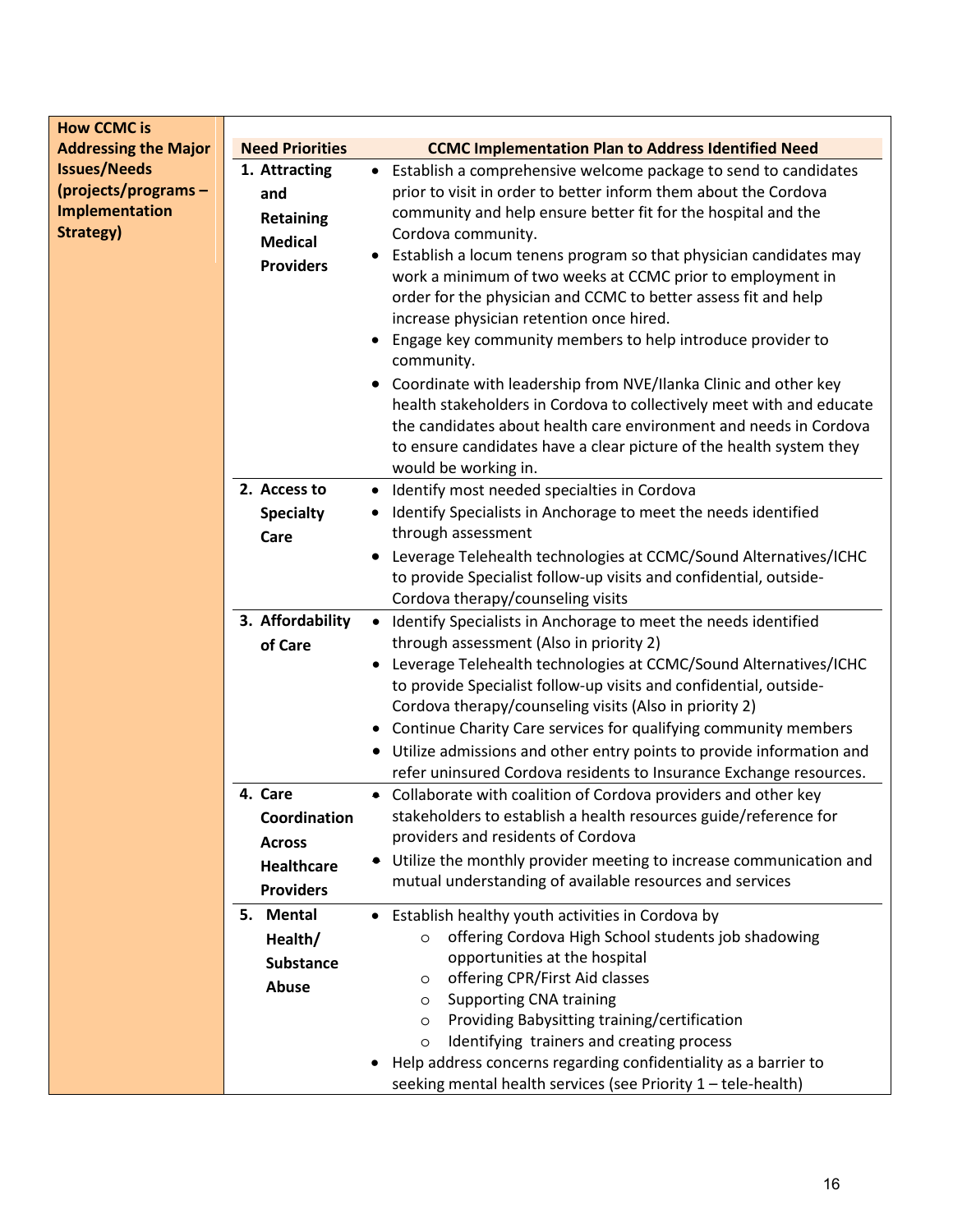| <b>Why CCMC Selected</b>    | Focusing on areas of core competency for CCMC and leveraging community assets through                                            |
|-----------------------------|----------------------------------------------------------------------------------------------------------------------------------|
| <b>These</b>                | collaborative efforts is the most effective and sustainable way to address community                                             |
| <b>Projects/Programs/</b>   | problems. In addition to building on CCMC's areas of strength, CCMC chose strategies that                                        |
| collaborations              | involve collaboration with other key community stakeholders to address needs identified in                                       |
|                             | the Cordova needs assessment.                                                                                                    |
|                             |                                                                                                                                  |
| <b>How Others in the</b>    | . Native Village of Eyak / Ilanka Community Health Center (NVE/ICHC) continues to offer a                                        |
| <b>Community Are</b>        | sliding fee schedule to ensure that no financial barriers to care exist for those who meet                                       |
| <b>Addressing the Major</b> | certain financial eligibility criteria                                                                                           |
| <b>Issues/Needs</b>         | . NVE/ICHC has purchased ophthalmology equipment to offer those Specialty Services here<br>in Cordova                            |
|                             | . Other providers have made a commitment to the attend the Monthly Provider meeting<br>regularly to address coordination of care |
|                             | . NVE/ICHC offers an annual Sobriety Event and an array of behavioral health services                                            |
|                             | • Emergency Services, PHN, and NVE/ICHC expressed interest in collaborating on a Cordova                                         |
|                             | health resources guide                                                                                                           |
|                             |                                                                                                                                  |
| <b>Major Issues/Needs</b>   |                                                                                                                                  |
| that Are Not                | CCMC's implementation plan addresses, to varying degrees, all priorities identified by the                                       |
| <b>Addressed by CCMC</b>    | Cordova CHNA advisory group and the CHNA.                                                                                        |
| or Others in the            |                                                                                                                                  |
| <b>Community</b>            |                                                                                                                                  |
| <b>Goals and Objectives</b> | • Increased retention of CCMC providers (Time of Service)                                                                        |
| of the Community            | . Reduce the number of residents that have to leave Cordova for specialty care                                                   |
| <b>Benefit Plan</b>         | • Increase the percentage of people who have health insurance coverage in the Cordova                                            |
|                             | service area to improve their access to care                                                                                     |
|                             | . Increase awareness of available services in Cordova so that people in Cordova are better                                       |
|                             | informed of their health options and are able to obtain more timely and effective<br>treatment                                   |
|                             | • Healthcare providers in Cordova better informed about what else is available in Cordova                                        |
|                             | (what others offer) so improved referrals to care for people in Cordova                                                          |
|                             | • Increased opportunities for young people to be involved in healthy activities as an                                            |
|                             | alternative to substance use during idle time (i.e. health care and learning useful life skills)                                 |
|                             | • Decrease percent of people reporting not being able to receive needed mental health                                            |
|                             | services                                                                                                                         |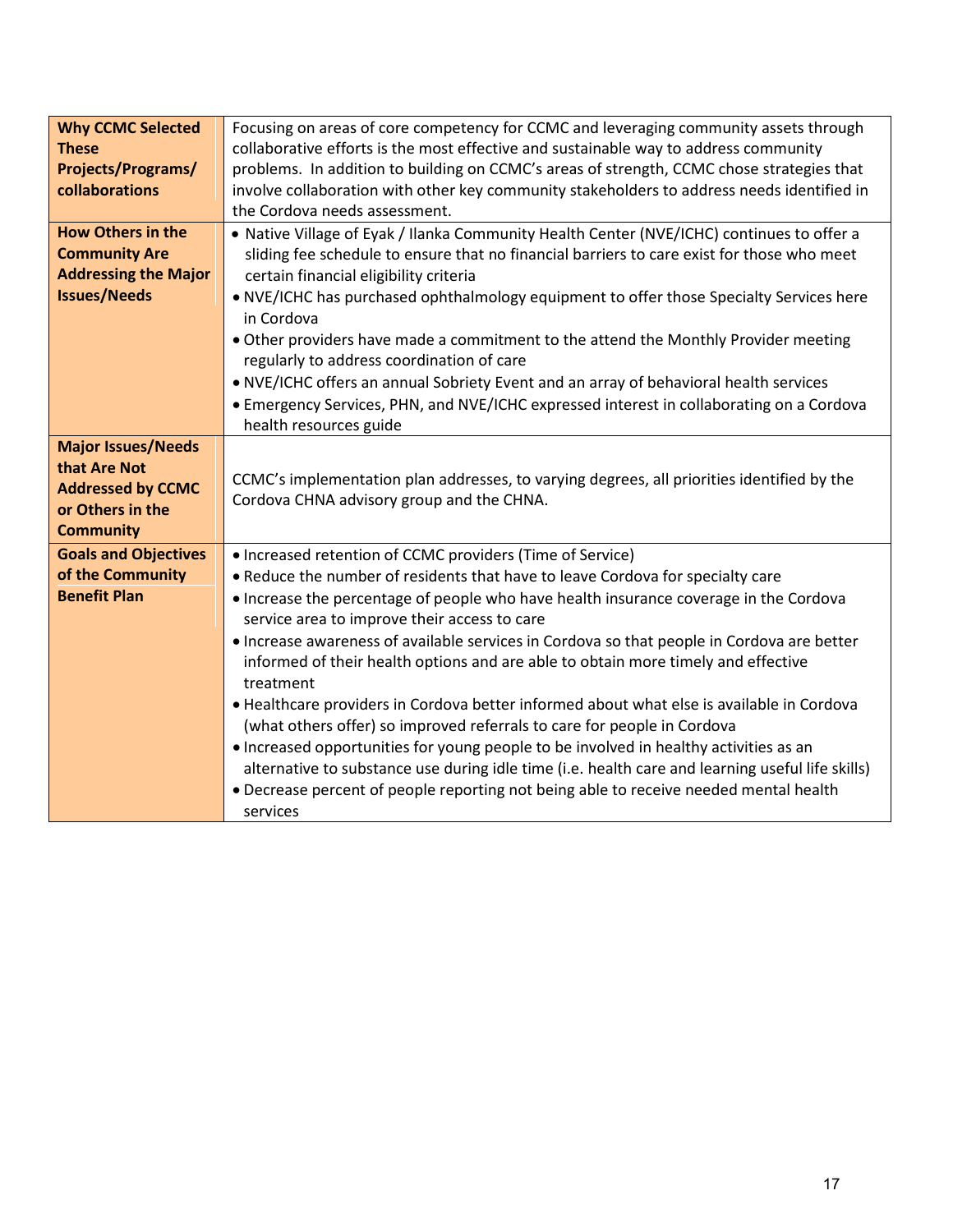# **Attachment I: CCMC and Community Advisory Group**

| <b>Cordova CHNA Advisory</b><br><b>Group Member</b> | <b>Position/Organization</b>                                               |
|-----------------------------------------------------|----------------------------------------------------------------------------|
| <b>Barb Bunte</b>                                   | Public Health Nurse/State of Alaska                                        |
| Faith Wheeler-Jeppson                               | Administrative Asst./CCMC                                                  |
| Don Moore/Randy Robertson                           | Interim City Manager/ City Manager/ City of Cordova                        |
| George Wintle                                       | Chief of Police/City of Cordova                                            |
| James Kacsh                                         | Cordova Mayor (former Health Services Board Member)                        |
| Joanie Behrends                                     | EMT/Cordova Volunteer Fire Dept.                                           |
| Joel Azure                                          | Executive Director/Native Village of Eyak (Ilanka Community Health Center) |
| Kari Collins                                        | Director of Nursing/CCMC                                                   |
| Kelsey Appleton                                     | Fishing Vessel Administrator/SERVS - Cordova Fishermen District United     |
| Kristin Carpenter                                   | Executive Director/Copper River Watershed Project                          |
| Nicole Songer                                       | Executive Director/Cordova Family Resource Center                          |
| Ron Ray                                             | Advanced Nurse Practitioner/Ilanka Health Clinic                           |
| Stephen Sundby                                      | Director/Sound Alternatives                                                |
| Theresa Carté                                       | Hospital Administrator/CCMC                                                |
| Tim James                                           | Human Resources Coordinator/ CCMC                                          |
| Tim Kelly                                           | Chief Financial Officer/ CCMC                                              |